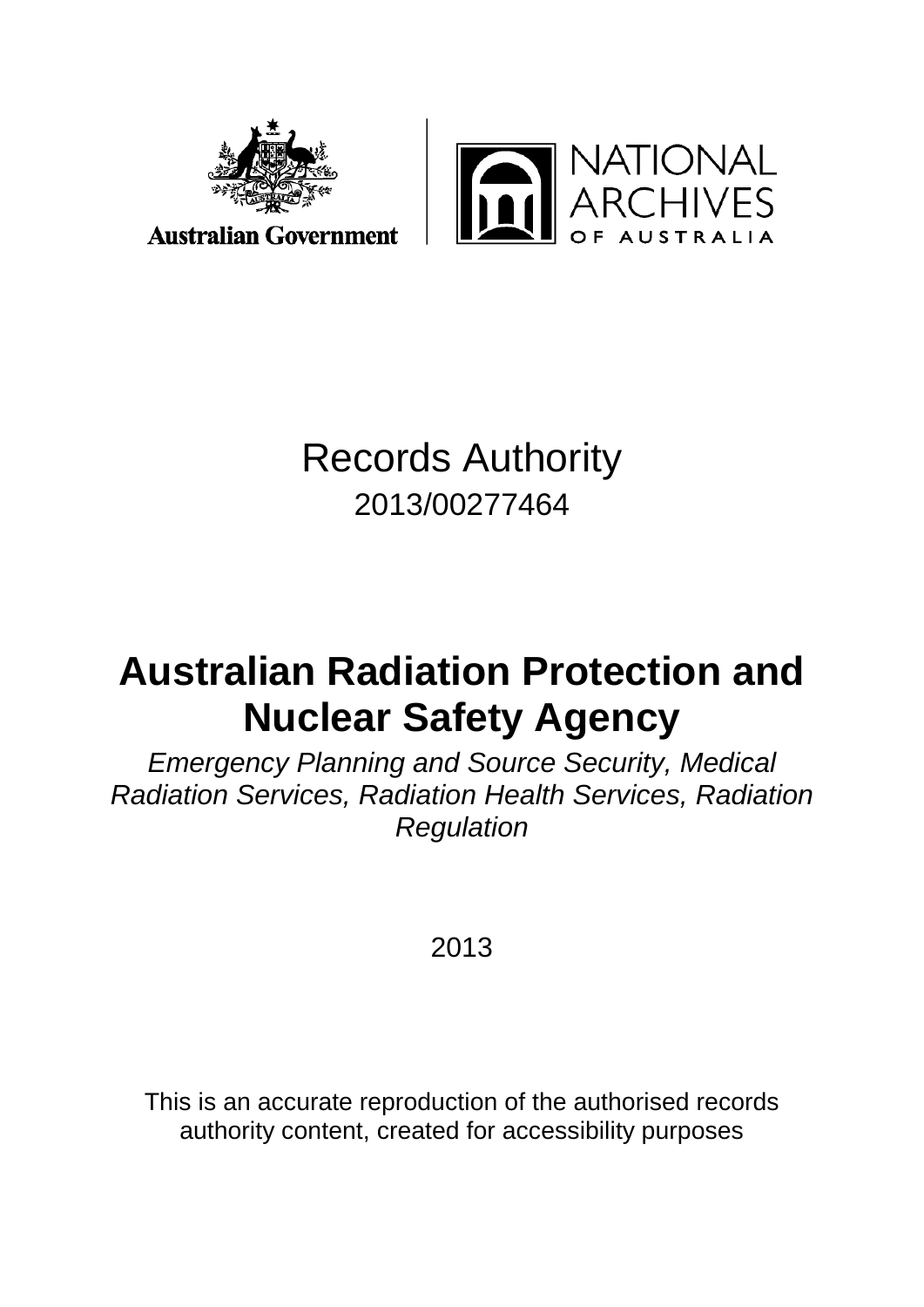#### **CONTENTS**

| $\overline{\mathbf{3}}$    |
|----------------------------|
|                            |
|                            |
| $\overline{\phantom{0}}$ 5 |
|                            |
|                            |
| 10                         |
| 13                         |

© Commonwealth of Australia 2013

This work is copyright. Apart from any use as permitted under the *Copyright Act 1968,* no part may be reproduced by any process without prior written permission from the National Archives of Australia. Requests and inquiries concerning reproduction and rights should be directed to the Publications Manager, National Archives of Australia, PO Box 7425, Canberra Business Centre ACT 2610, Australia.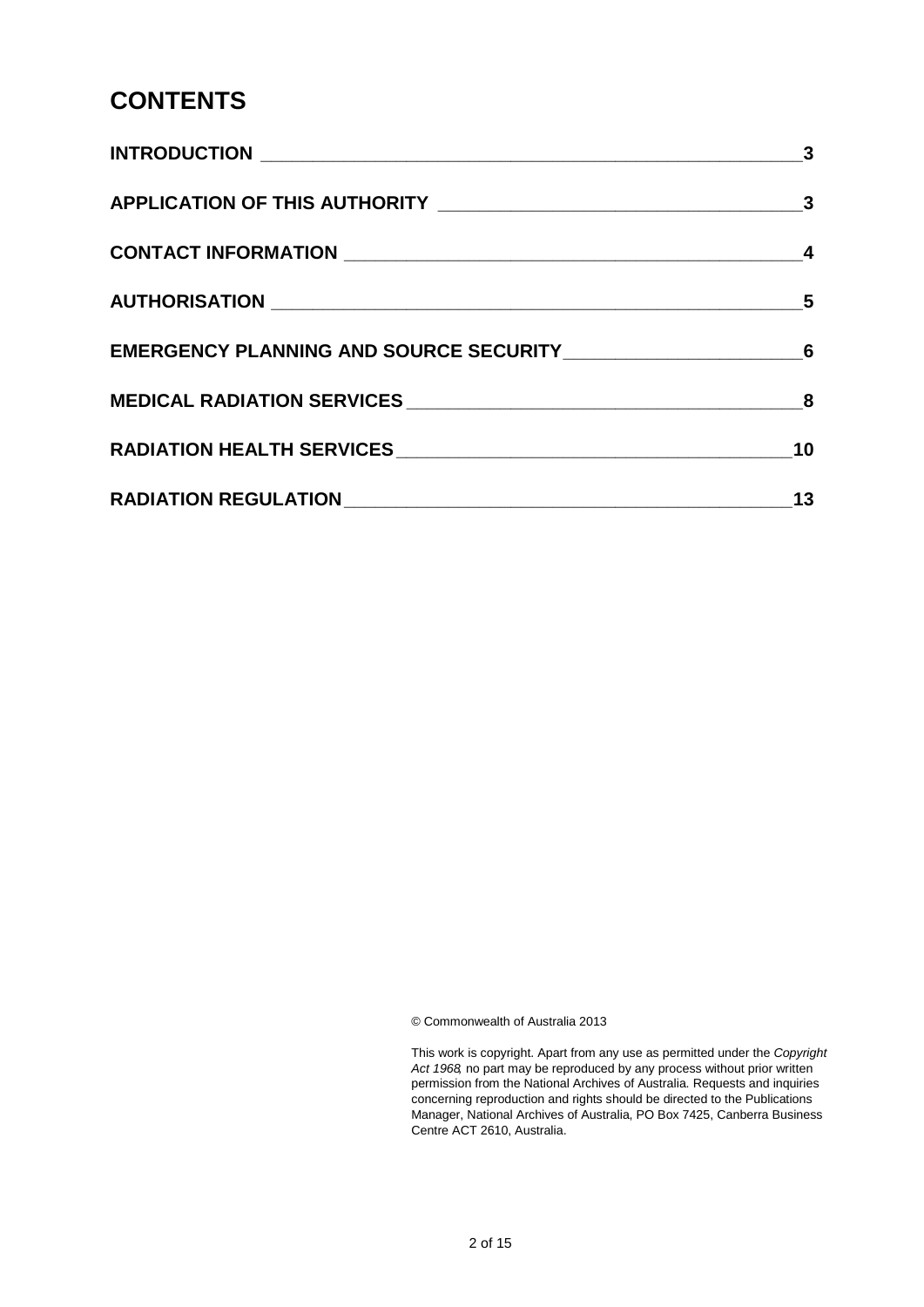#### <span id="page-2-0"></span>**INTRODUCTION**

The Australian Radiation Protection and Nuclear Safety Agency (ARPANSA) and the National Archives of Australia have developed this Records Authority to set out the requirements for keeping or destroying records for the core business areas of Emergency Planning and Source Security, Medical Radiation Services, Radiation Health Services and Radiation Regulation. It represents a significant commitment on behalf of ARPANSA to understand, create and manage the records of its activities.

This Authority is based on the identification and analysis of the business of ARPANSA. It takes into account the agency's legal and organisational records management requirements, and the interests of stakeholders, the agency and the National Archives of Australia.

The Authority sets out those records that need to be retained as national archives and specifies the minimum length of time that temporary records need to be kept. This Authority gives ARPANSA permission under the *Archives Act 1983*, for the destruction of the temporary records described after the minimum retention period has expired. Retention periods for these temporary records are based on: an assessment of business needs; broader organisational accountability requirements; and community expectations, and are approved by the National Archives of Australia on the basis of information provided by the agency.

As changes in circumstances may affect future records management requirements, the periodic review of this Authority is recommended. All amendments must be approved by the National Archives.

#### <span id="page-2-1"></span>**APPLICATION OF THIS AUTHORITY**

- 1. This Authority supersedes Records Authority RDA 1393 (1999). The superseded records authority cannot be used after the date of issue of this Authority.
- 2. This Authority is to be used to determine how long records must be kept. Records are matched to the relevant core business and records class in the Authority.
	- Where the minimum retention period has expired and the records are not needed for agency business they should be destroyed as authorised in this Authority.
	- Records that have not reached the minimum retention period must be kept until they do.
	- Records that are identified as Retain as National Archives (RNA) are to be transferred to the National Archives of Australia for preservation.
- 3. This Authority should be used in conjunction with general records authorities such as:
	- the Administrative Functions Disposal Authority (AFDA) and/or AFDA Express issued by the National Archives to cover business processes and records common to Australian Government agencies;
	- General Records Authority (31) for source (including original) records that have been copied, converted or migrated.
- 4. The Normal Administrative Practice (NAP) provision of the *Archives Act 1983* gives agencies permission to destroy certain records without formal authorisation. This usually occurs where records are duplicated, facilitative or for short-term use only. NAP does not replace arrangements agreed to in this Authority but can be used as a tool to assist in identifying records for destruction together with an agency's Records Authority or Authorities, and with AFDA and AFDA Express. The National Archives recommends that agencies develop and implement a Normal Administrative Practice policy. Advice and guidance on destroying records as a normal administrative practice and on how to develop an agency NAP policy is available from the National Archives' website at **[www.naa.gov.au](http://www.naa.gov.au/)**.
- 5. Records that are reasonably likely to be needed as evidence in a current or future judicial proceeding or are subject to a request for access under the *Archives Act 1983,* the *Freedom of Information Act 1982* or any other relevant Act must not be destroyed until the action has been completed.
- 6. Records subject to a disposal freeze must not be destroyed until the freeze has been lifted. Further information about disposal freezes and whether they affect the application of this Authority is available from the National Archives website at **[www.naa.gov.au](http://www.naa.gov.au/)**.
- 7. Where the method of recording information changes (for example from a manual system to an electronic system, or when information is migrated from one system to a new system) this Authority can still be applied, providing the records document the same core business. The information must be accessible for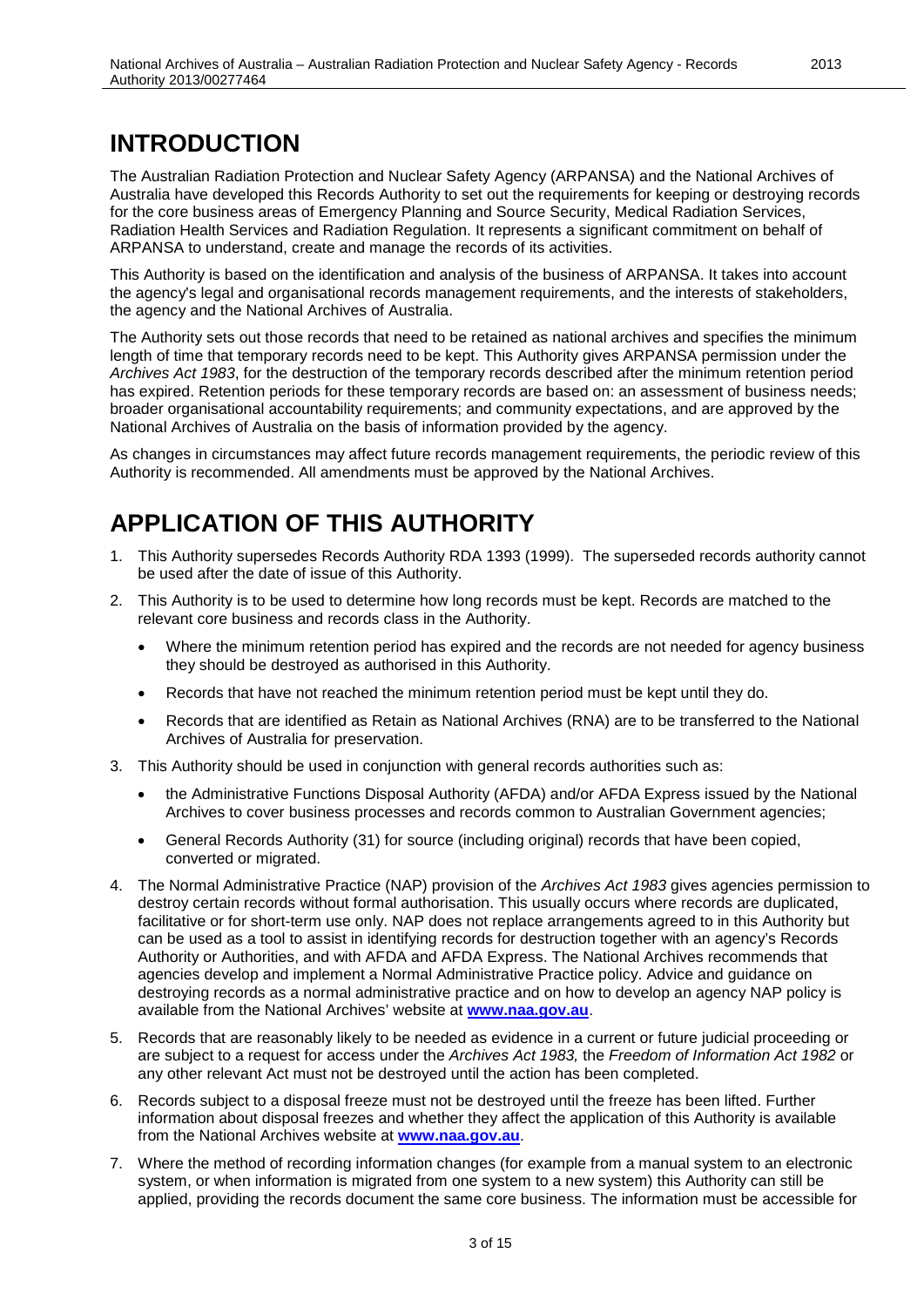the period of time prescribed in this Authority. ARPANSA will need to maintain continuing access to the information, including digital information, for the periods prescribed in this records authority or until the information is transferred into the custody of the National Archives.

- 8. In general, retention requirements indicate a minimum period for retention. ARPANSA may extend minimum retention periods if it considers that there is an administrative need to do so, without further reference to the National Archives. Where ARPANSA believes that its accountability will be substantially compromised because a retention period or periods are not adequate, it should contact the National Archives for review of the retention period.
- 9. Records coming within 'Retain as national archives' classes in this Authority have been determined to be part of the archival resources of the Commonwealth under Section 3C of the *Archives Act 1983*. The determination of Commonwealth records as archival resources of the Commonwealth obliges agencies to transfer the records to the National Archives when they cease to be current and, in any event, within 15 years of the records coming into existence, under Section 27 of the *Archives Act 1983*.
- 10. Records in the care of agencies should be appropriately stored, managed and preserved. Agencies need to meet this obligation to ensure that the records remain authentic and accessible over time. Under Section 31 of the *Archives Act 1983*, access arrangements are required for records that become available for public access including those records that remain in agency custody.
- 11. Appropriate arrangements should be made with the National Archives when records are to be transferred into custody. The National Archives accepts for transfer only those records designated as national archives.
- 12. Advice on how to use this Authority is available from ARPANSA's records manager. If there are problems with the application of the Authority that cannot be resolved, please contact the National Archives.

#### <span id="page-3-0"></span>**CONTACT INFORMATION**

For assistance with this authority or for advice on other records management matters, please contact National Archives' Agency Service Centre.

Queen Victoria Terrace Tel: (02) 6212 3610 Parkes ACT 2600 Farkes ACT 2600 Fax: (02) 6212 3989 PO Box 7425 Email: **[recordkeeping@naa.gov.au](mailto:recordkeeping@naa.gov.au)** Canberra Business Centre ACT 2610 Website: **[www.naa.gov.au](http://www.naa.gov.au/)**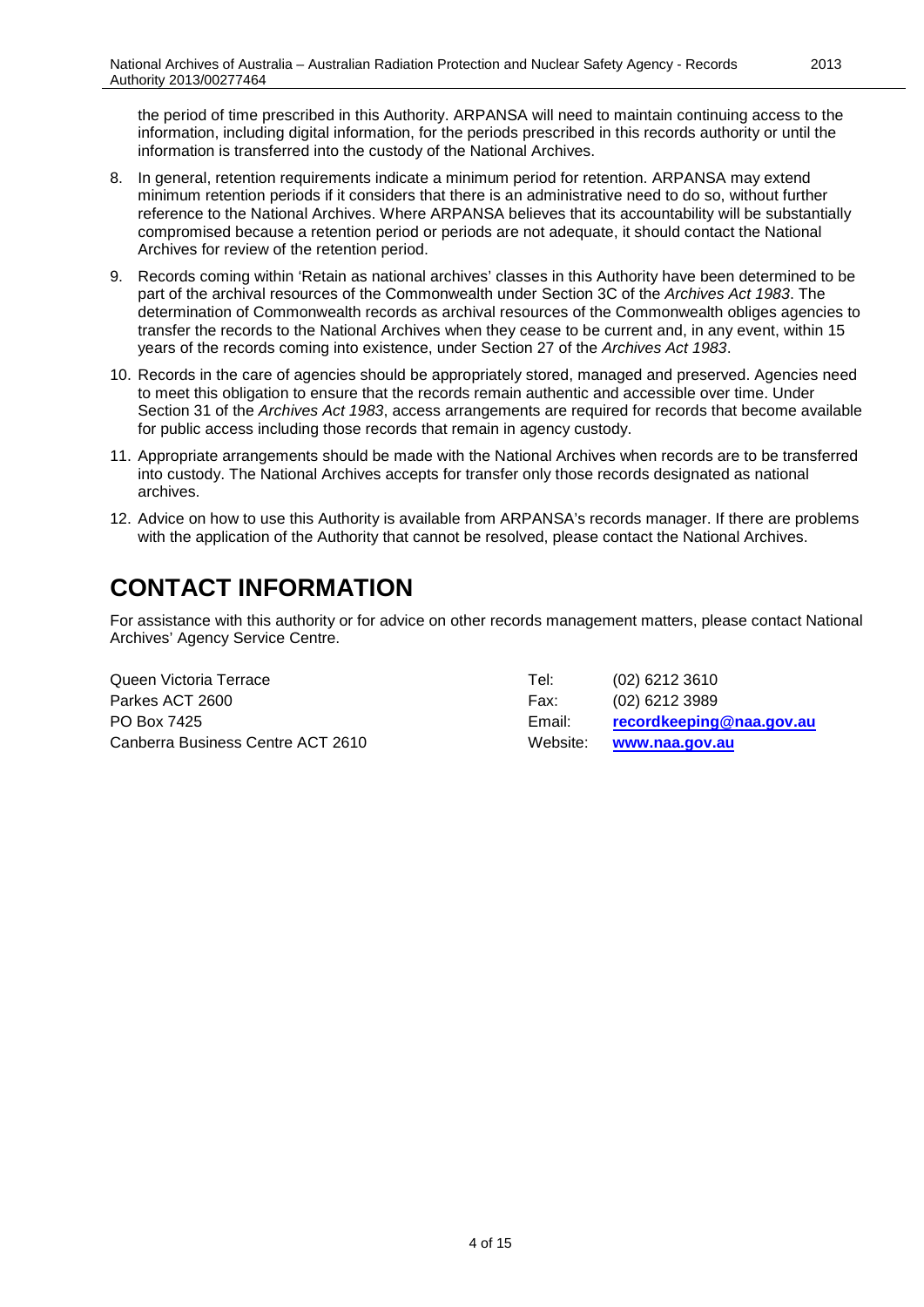#### <span id="page-4-0"></span>**AUTHORISATION**

#### **RECORDS AUTHORITY 2013/00277464**

| Person to whom notice of<br><b>Chief Executive Officer</b><br>authorisation is given:<br>Australian Radiation Protection and Nuclear Safety<br>Agency<br>619 Lower Plenty Road<br>Yallambie VIC 3085 | Dr Carl-Magnus Larsson |
|------------------------------------------------------------------------------------------------------------------------------------------------------------------------------------------------------|------------------------|
|------------------------------------------------------------------------------------------------------------------------------------------------------------------------------------------------------|------------------------|

| <b>Purpose:</b>     | Authorises arrangements for the disposal of records in accordance with<br>Section 24(2)(b) of the Archives Act 1983.                                                                            |
|---------------------|-------------------------------------------------------------------------------------------------------------------------------------------------------------------------------------------------|
|                     | Determines records classed as 'Retain as national archives' in this<br>Records Authority to be part of the archival resources of the<br>Commonwealth under Section 3C of the Archives Act 1983. |
|                     |                                                                                                                                                                                                 |
| <b>Application:</b> | All core business records relating to Emergency Planning and Source<br>Security, Medical Radiation Services, Radiation Health Services,<br>Radiation Regulation.                                |
|                     |                                                                                                                                                                                                 |

This authority gives permission for the destruction, retention or transfer to the National Archives of Australia of the records described. This authority will apply only with the consent of the agency currently responsible for the business documented in the records described.

#### **Authorised by Date of issue:**

David Fricker 15 July 2013 Director-General National Archives of Australia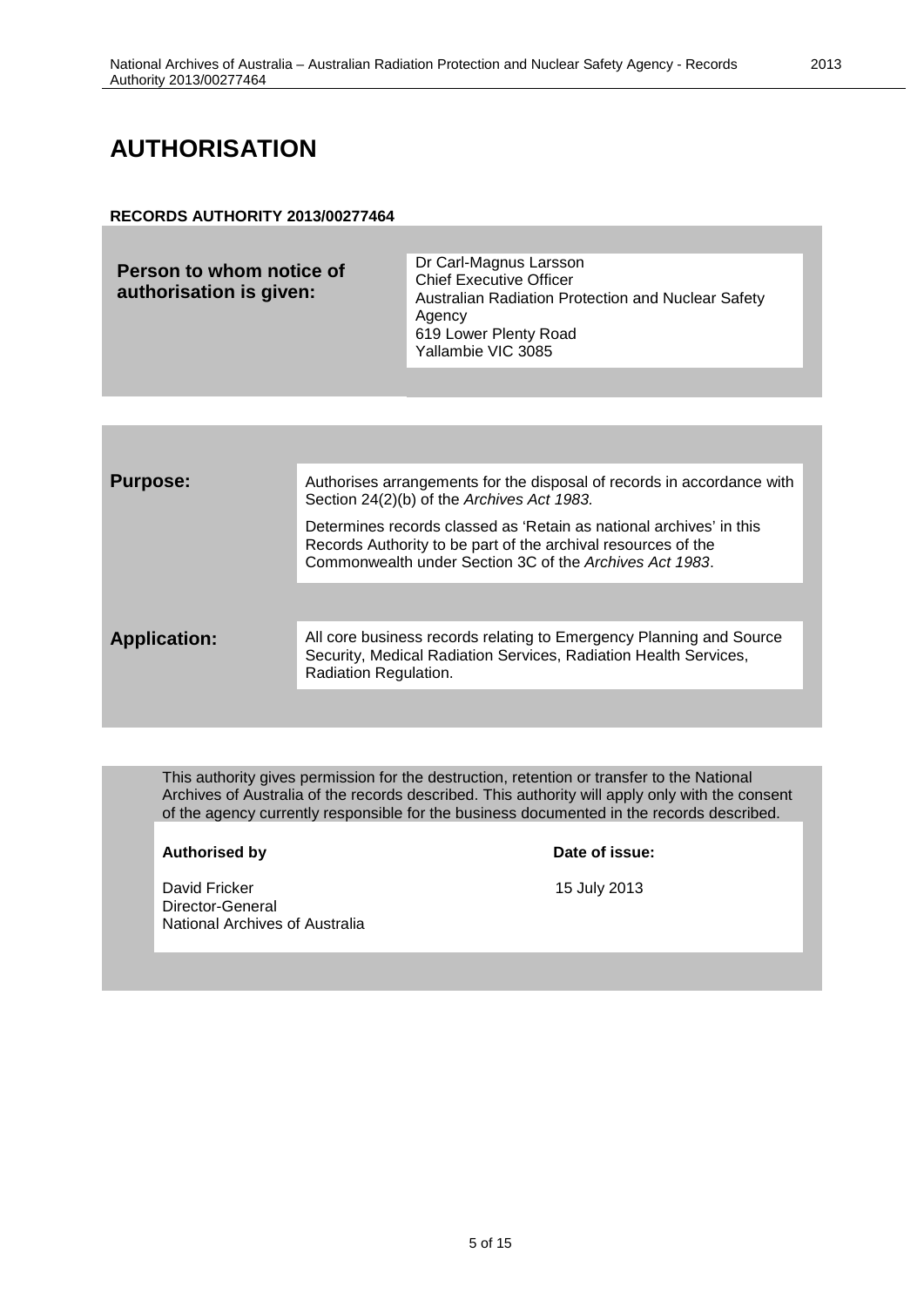#### <span id="page-5-0"></span>**EMERGENCY PLANNING AND SOURCE SECURITY**

The core business of planning and establishing arrangements to protect radioactive sources and enable an effective response in the event of a radiation emergency to protect persons and the environment.

The **core activities** include:

- maintaining registers of radioactive sealed sources; and
- developing radiation preparedness and responses.

The performance of the core business is supported by **general activities** such as:

- providing and receiving advice;
- negotiating, establishing, managing and reviewing agreements;
- arranging visits;
- managing and attending internal and external committees, meetings and working groups;
- responding to stakeholder enquiries;
- liaising with national and international stakeholders;
- developing and reviewing policies, guidelines and procedures;
- delivering presentations (addresses);
- developing training competencies for radiation security advisors;
- conducting training courses and forums;
- reporting; and
- reviewing.

*For the Radiation Health and Safety Advisory Council and the Radiation Health and Nuclear Safety Committees, use ADVISORY BODIES.*

*For the agency's management board, use GOVERNING BODIES.*

| Class no | <b>Description of records</b>                                                                                                                                                                                         | <b>Disposal action</b> |
|----------|-----------------------------------------------------------------------------------------------------------------------------------------------------------------------------------------------------------------------|------------------------|
| 61430    | The following significant records:                                                                                                                                                                                    | Retain as              |
|          | National Register of Radioactive Sealed Sources;                                                                                                                                                                      | national archives      |
|          | national emergency radiation preparedness and response plans,<br>$\bullet$<br>including final versions, major drafts, submissions, supporting reports<br>and research (eg Incident Management Plan);                  |                        |
|          | policies and guidelines, including final versions, major drafts,<br>submissions, supporting reports and research;                                                                                                     |                        |
|          | advice that sets precedents, is contentious or controversial, or of high<br>interest to government, Parliament and the public;                                                                                        |                        |
|          | final reports, submission and supporting documentation on operations<br>$\bullet$<br>that result in major changes, are contentious or controversial, or of high<br>interest to government, Parliament and the public; |                        |
|          | records documenting high level meetings and committees where the<br>agency is the Secretariat or plays a leading role (eg Technical Working<br>Group of the ADF Visiting Ships Panel (Nuclear) );                     |                        |
|          | unpublished addresses and presentations given by senior staff; and                                                                                                                                                    |                        |
|          | visits to the agency made by prominent scientists or experts.                                                                                                                                                         |                        |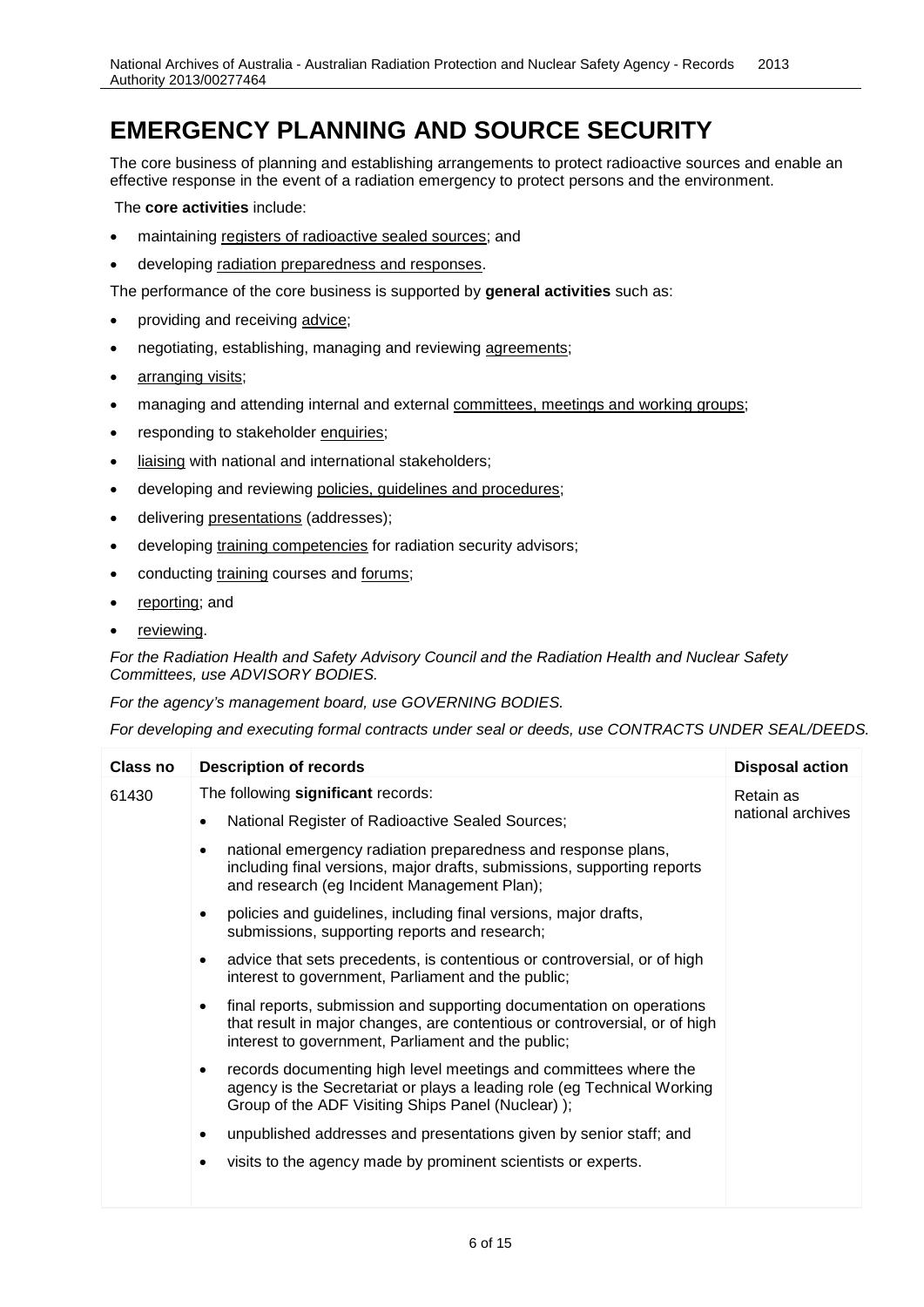#### **EMERGENCY PLANNING AND SOURCE SECURITY**

| <b>Class no</b> | <b>Description of records</b>                                                                               | <b>Disposal action</b>                        |
|-----------------|-------------------------------------------------------------------------------------------------------------|-----------------------------------------------|
| 61431           | Records documenting:                                                                                        | Destroy 10 years<br>after action<br>completed |
|                 | routine operational administrative tasks supporting the core<br>$\bullet$<br>business; and                  |                                               |
|                 | emergency planning and source security activities, other than<br>$\bullet$<br>those covered in class 61430. |                                               |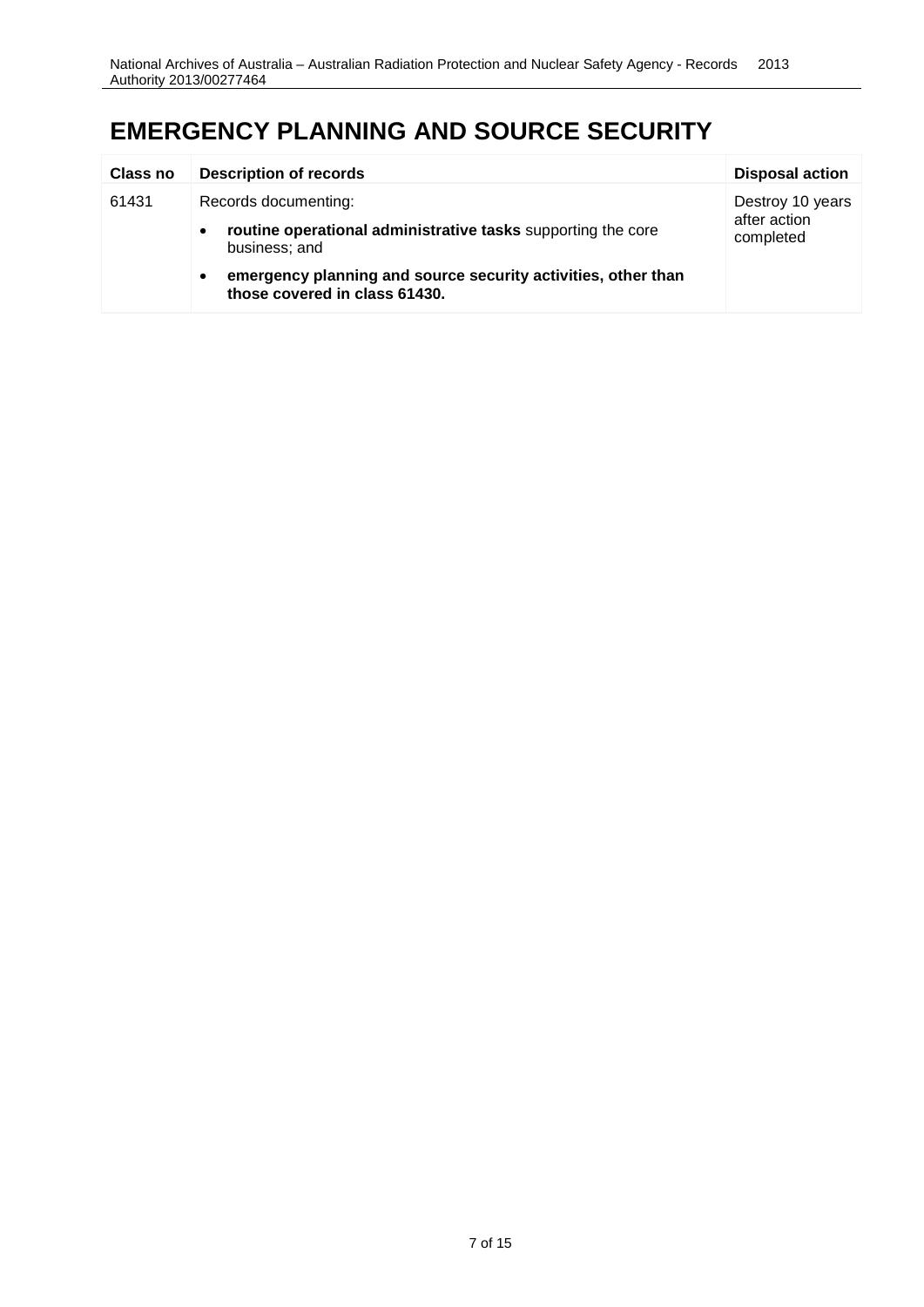## <span id="page-7-0"></span>**MEDICAL RADIATION SERVICES**

The core business of supporting the effective use of ionising radiation in medicine. Includes maintaining the national primary standard for absorbed dose. Also includes delivering auditing and quality assurance services, measured against national standards, aimed at providing an integrated national approach to promoting safety and quality in radiotherapy.

The **core services** include:

- auditing services to ensure correct radiation doses are being given to patients;
- calibrating medical equipment; and
- testing of radioactive pharmaceuticals and associated consumables.

The performance of the core business is supported by **general activities** such as:

- obtaining and maintaining accreditation through external bodies;
- providing and receiving advice;
- negotiating, establishing, managing and reviewing agreements;
- arranging visits;
- managing and attending internal and external committees and meetings;
- attending conferences;
- receiving and responding to enquiries;
- liaising with stakeholders;
- undertaking marketing activities;
- planning;
- developing and reviewing policies, codes, guidelines and standards;
- delivering presentations (addresses);
- developing procedures;
- program management;
- reporting;
- conducting research;
- reviewing;
- undertaking surveys and collection of data;
- testing, calibrating and maintaining agency's dosimetry equipment and instruments; and
- assessing and managing risks.

*For the Radiation Health and Safety Advisory Council and the Radiation Health and Nuclear Safety Committees and the Clinical Advisory Group, use ADVISORY BODIES.*

*For the agency's management board, use GOVERNING BODIES.*

*For the development of the agency Service Charter, use COMMUNITY RELATIONS and GOVERNMENT RELATIONS.*

*For the payment of licence and permit fees, use FINANCIAL MANAGEMENT.*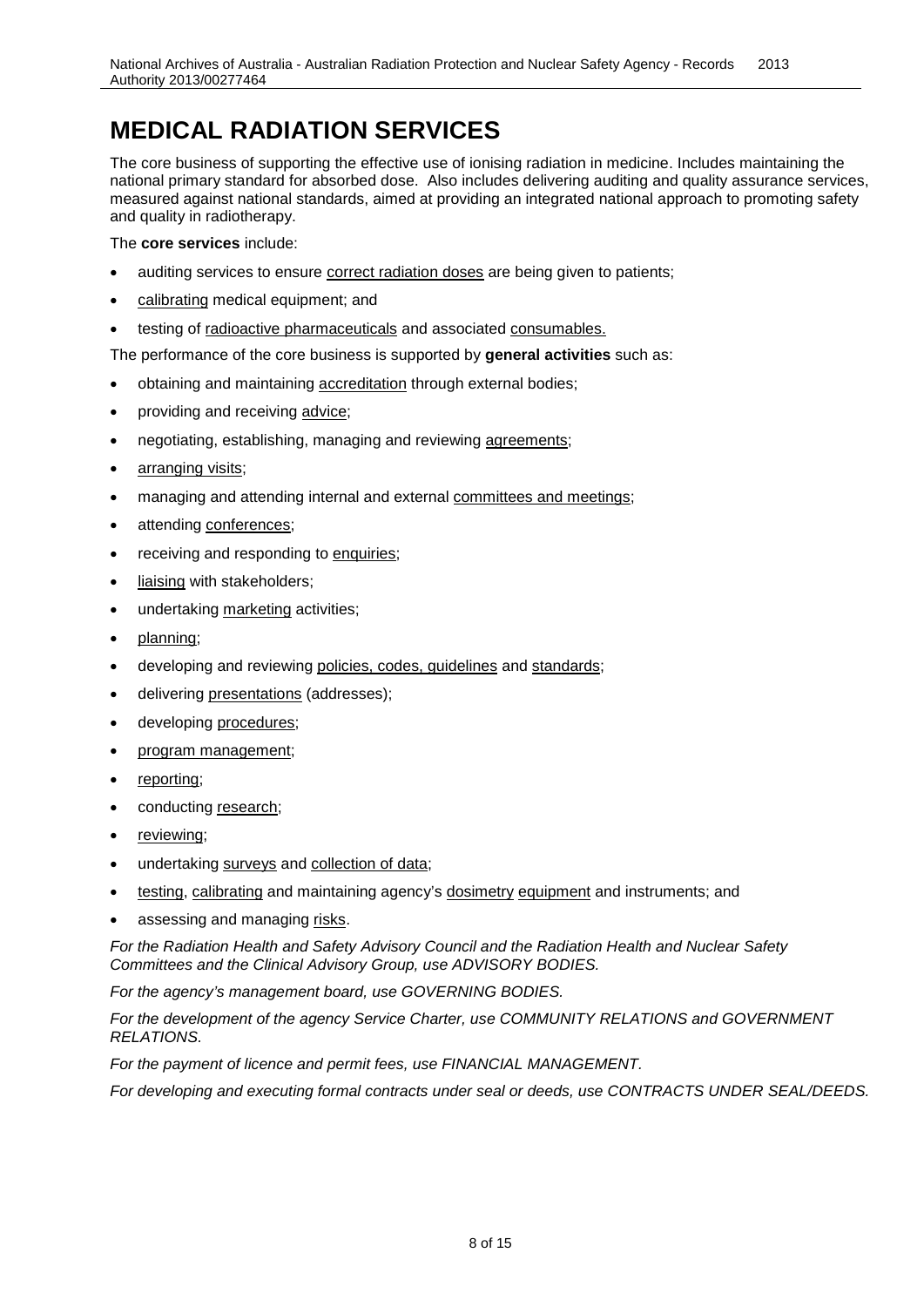## MEDICAL RADIATION SERVICES

| <b>Class no</b> | <b>Description of records</b>                                                                                                                                                                                             | <b>Disposal action</b>                        |
|-----------------|---------------------------------------------------------------------------------------------------------------------------------------------------------------------------------------------------------------------------|-----------------------------------------------|
| 61432           | The following significant records:                                                                                                                                                                                        | Retain as                                     |
|                 | advice that sets precedents, is contentious or controversial, or of high<br>interest to government, Parliament and the public;                                                                                            | national archives                             |
|                 | development and review of policies, procedures, codes, standards and<br>$\bullet$<br>guidelines including final versions, major drafts, submissions,<br>supporting reports and research (eg Diagnostic Reference Levels); |                                               |
|                 | high-level internal and external committees where the agency provides<br>the Secretariat, is the Commonwealth's main representative or plays a<br>significant role;                                                       |                                               |
|                 | unpublished addresses and presentations given by senior staff;<br>$\bullet$                                                                                                                                               |                                               |
|                 | visits to the agency made by prominent scientists or experts; and                                                                                                                                                         |                                               |
|                 | final reports, submissions and relevant supporting documentation on:<br>$\bullet$                                                                                                                                         |                                               |
|                 | research into medical exposure to radiation. Includes datasets and<br>associated information about data fields (eg data dictionaries) (eg<br>National Diagnostic Reference Level Survey reports); and                     |                                               |
|                 | operations that result in major changes, and/or where findings are<br>contentious or controversial, or of high interest to government,<br>Parliament and the public.                                                      |                                               |
|                 | [For incomplete research projects, use class 61435.                                                                                                                                                                       |                                               |
|                 | For administering research projects including managing grants, and<br>obtaining funding for research programs, use class 61435.]                                                                                          |                                               |
| 61433           | Audit reports of independent (non-commercial) checks on medical<br>radiation services (eg provided by hospitals). Includes checks of<br>equipment and patient doses.                                                      | Destroy 80 years<br>after action<br>completed |
| 61434           | Records documenting:                                                                                                                                                                                                      | Destroy 25 years                              |
|                 | equipment calibration and testing commercial services. Includes<br>registration of the client to receive the service and reports on<br>outcomes; and                                                                      | after action<br>completed                     |
|                 | non-commercial quality assurance tests on radiopharmaceuticals<br>and associated consumables.                                                                                                                             |                                               |
| 61435           | Records documenting:                                                                                                                                                                                                      | Destroy 10 years                              |
|                 | routine operational administrative tasks supporting the core<br>business; and                                                                                                                                             | after last action                             |
|                 | radiation medical services activities, other than those covered in<br>classes 61432 to 61434.                                                                                                                             |                                               |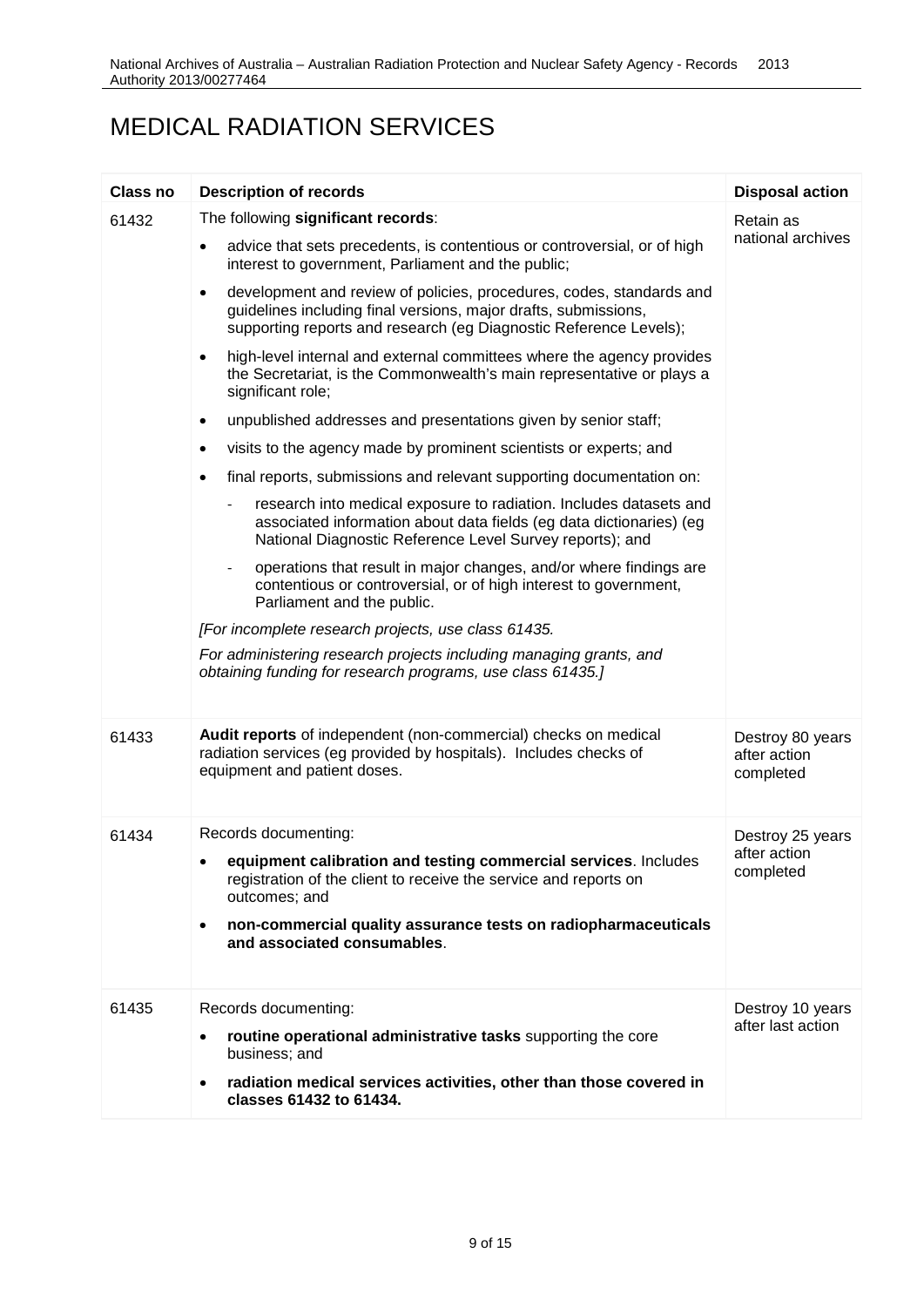## <span id="page-9-0"></span>**RADIATION HEALTH SERVICES**

The core business of managing activities associated with the protection of individuals, employees and the general public from the harmful effects of natural and man-made sources of radiation. Includes providing services to support radiation safety and protection, measured against national standards; providing advice on radiation protection and promoting radiation protection across all jurisdictions. Excludes services relating to the medical uses of radiation.

The **core services**, including commercial services, include:

- measuring and monitoring radiation levels in individuals, workers and the environment (includes maintaining a register of doses received by individuals);
- calibration of equipment (eg radon measurement equipment; radiofrequency hazard meters, gauss meters);
- hiring extremely low frequency (ELF) magnetic field meters;
- measuring radioactivity in food samples and other substances;
- testing ultraviolet protection factor (UPF) rating of sun protective materials;
- providing radiation safety advice and risk evaluation services;
- monitoring population exposure to non-ionising radiation from exposure to solar and artificial sources, electricity and radiofrequency radiation; and
- rehabilitation of contaminated land and environmental monitoring relating to the storage and disposal of radioactive materials and waste.

The performance of the core business is supported by **general activities** such as:

- obtaining and maintaining accreditation through external bodies;
- administering services and schemes;
- providing and receiving advice;
- negotiating, establishing, managing and reviewing agreements;
- arranging visits;
- managing and participating in internal and external committees and meetings;
- constructing speciality facilities and equipment;
- responding to public and stakeholder enquiries;
- receiving incident and occurrence reports;
- marketing agency programs and activities;
- developing and reviewing policies, codes, standards, guidelines, fact sheets and procedures;
- delivering presentations (addresses);
- receiving public complaints;
- reporting;
- conducting research;
- reviewing;
- undertaking environmental and literature surveys;
- testing, calibrating and maintaining agency equipment; and
- conducting training courses and forums.

*For services relating to the medical uses of radiation, use MEDICAL RADIATION SERVICES.*

*For the Radiation Health and Safety Advisory Council and the Radiation Health and Nuclear Safety Committees, use ADVISORY BODIES.*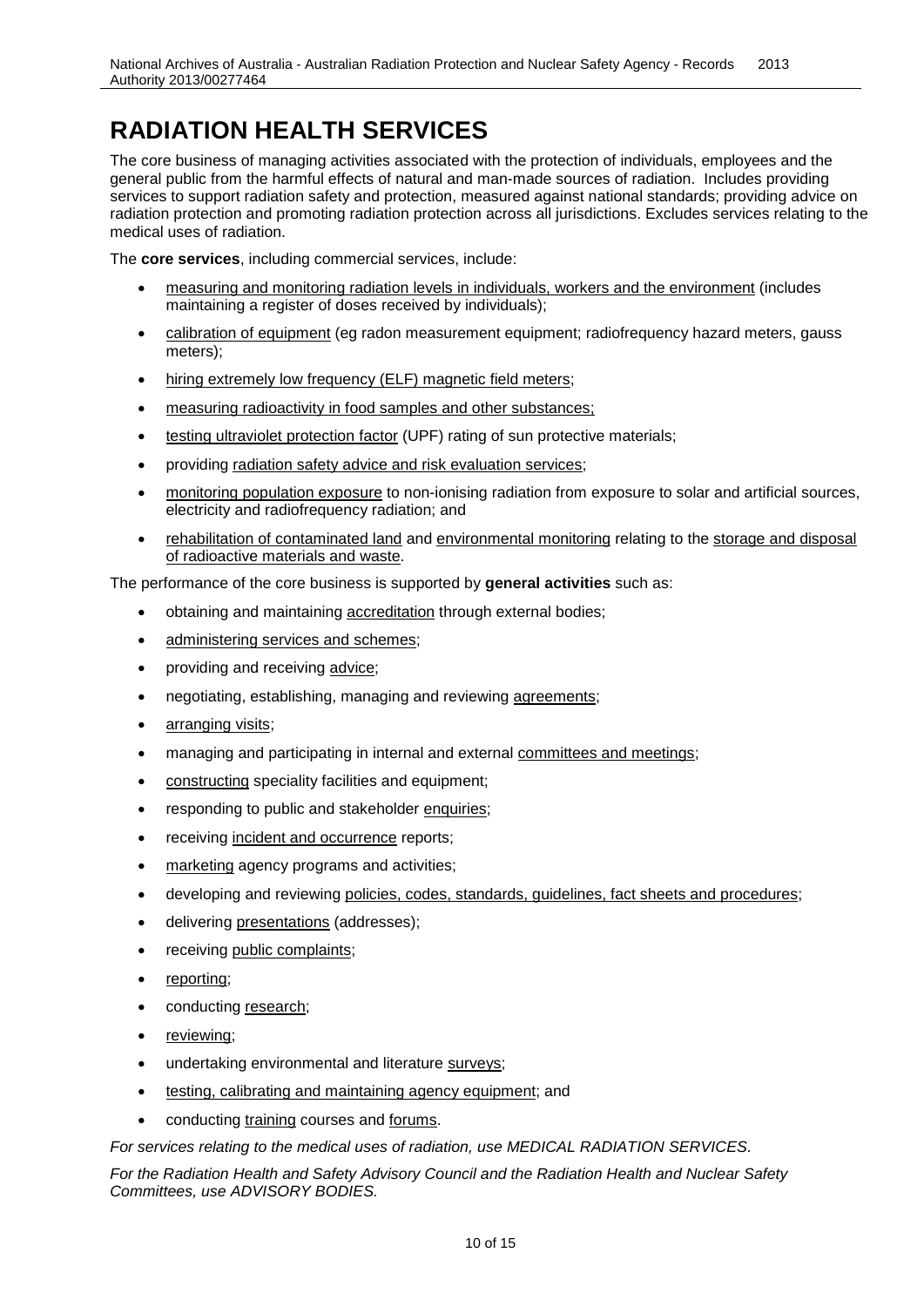#### **RADIATION HEALTH SERVICES**

*For the agency's management board, use GOVERNING BODIES.*

*For the development of the agency Service Charter, use COMMUNITY RELATIONS and GOVERNMENT RELATIONS.*

*For the payment of licence and permit fees, use FINANCIAL MANAGEMENT.*

*For the publication of fact sheets, guidelines, standards and codes, use PUBLICATION.*

*For the establishment and general management of agency registered trademarks (eg UPF trademarks), use LEGAL SERVICES.*

| <b>Class no</b> | <b>Description of records</b>                                                                                                                                                                                                                                                                                              | <b>Disposal action</b> |
|-----------------|----------------------------------------------------------------------------------------------------------------------------------------------------------------------------------------------------------------------------------------------------------------------------------------------------------------------------|------------------------|
| 61436           | The following significant records:                                                                                                                                                                                                                                                                                         | Retain as              |
|                 | Summary records such as registers (eg Australian Electromagnetic<br>Radiation Health Complaints Register, Australian Incident Register,<br>Australian National Dose Register, annual summaries of complaints<br>and incidents). Includes data sets and associated information about<br>data fields (eg data dictionaries); | national archives      |
|                 | reports of specific incidents occurring in or affecting the<br>$\bullet$<br>Commonwealth, states and territories;                                                                                                                                                                                                          |                        |
|                 | daily solar ultraviolet level and air sampling data;<br>$\bullet$                                                                                                                                                                                                                                                          |                        |
|                 | development and review of policies, procedures, codes, standards and<br>$\bullet$<br>guidelines including final versions, major drafts, submissions,<br>supporting reports and research (eg code of practice for the disposal of<br>radioactive waste);                                                                    |                        |
|                 | advice that sets precedents, is contentious or controversial, or of high<br>$\bullet$<br>interest to government, Parliament and the public;                                                                                                                                                                                |                        |
|                 | plans, designs and construction records for specialist facilities and<br>$\bullet$<br>equipment (eg air sampling stations);                                                                                                                                                                                                |                        |
|                 | records relating to the storage and disposal of radioactive material and<br>$\bullet$<br>the rehabilitation of contaminated land. Includes environmental<br>monitoring of sites and buildings (eg Maralinga site);                                                                                                         |                        |
|                 | high-level internal and external committees where the agency provides<br>$\bullet$<br>the Secretariat, is the Commonwealth's main representative or plays a<br>significant role;                                                                                                                                           |                        |
|                 | unpublished addresses and presentations given by senior staff;<br>$\bullet$                                                                                                                                                                                                                                                |                        |
|                 | visits to the agency made by prominent scientists or experts; and<br>٠                                                                                                                                                                                                                                                     |                        |
|                 | final reports, submissions and relevant supporting documentation on:<br>$\bullet$                                                                                                                                                                                                                                          |                        |
|                 | research on radiation health issues. Includes supporting datasets<br>and associated information about data fields (eg data dictionaries);                                                                                                                                                                                  |                        |
|                 | environmental surveys (eg environmental radio frequency<br>electromagnetic energy levels survey; survey of residential power<br>frequency magnetic fields); and                                                                                                                                                            |                        |
|                 | operations that result in major changes, are contentious or<br>$\overline{\phantom{a}}$<br>controversial, or of high interest to government, Parliament and the<br>public.                                                                                                                                                 |                        |
|                 | [For incomplete research projects, use class 61439.                                                                                                                                                                                                                                                                        |                        |
|                 | For administering research projects including managing grants, and<br>obtaining funding for research programs, use class 61439.]                                                                                                                                                                                           |                        |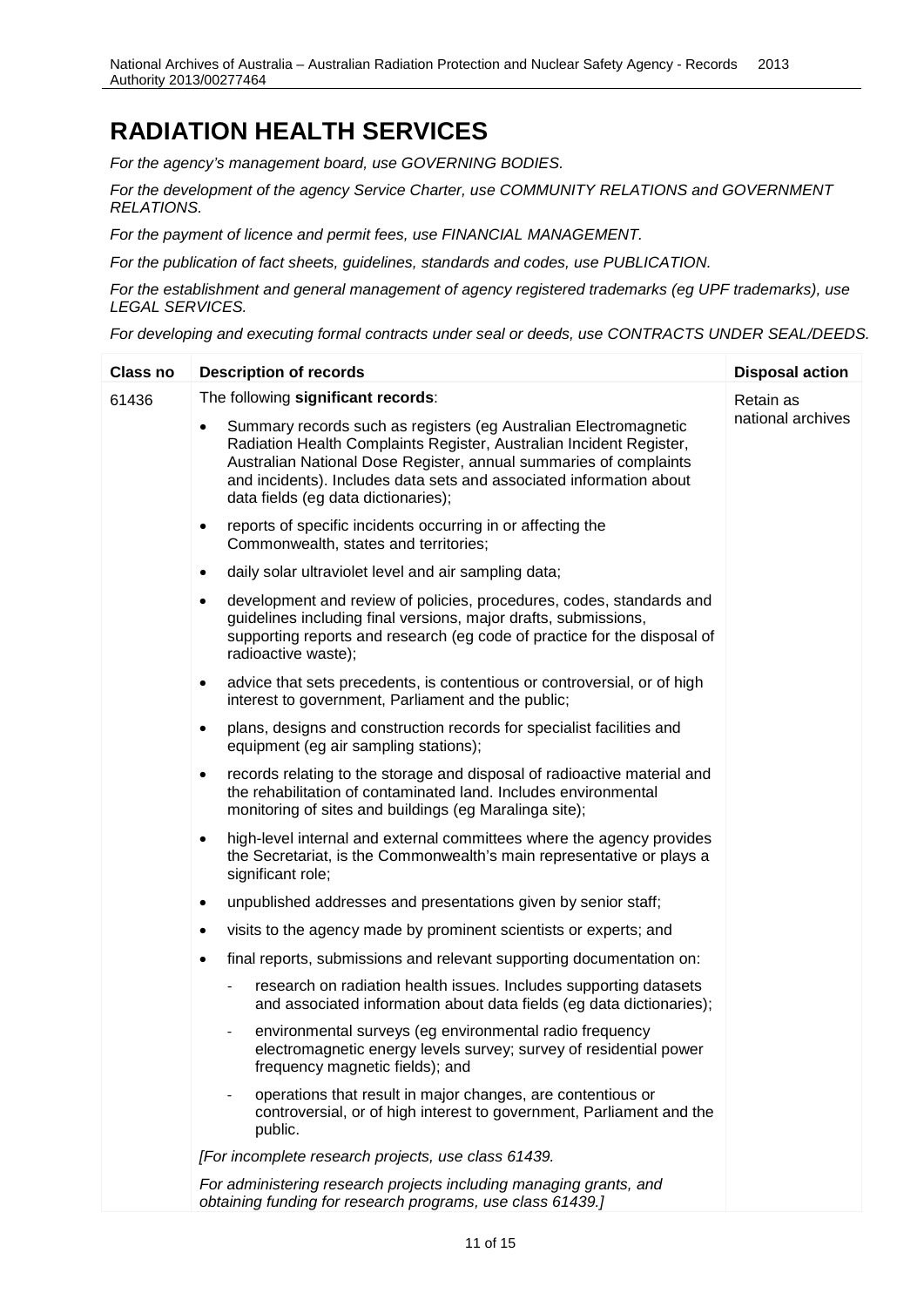#### **RADIATION HEALTH SERVICES**

| Class no | <b>Description of records</b>                                                                                                                                                 | <b>Disposal action</b>                        |
|----------|-------------------------------------------------------------------------------------------------------------------------------------------------------------------------------|-----------------------------------------------|
| 61437    | Records documenting medical monitoring conducted on a commercial<br>basis of workers occupationally exposed to radiation.                                                     | Destroy 80 years<br>after action              |
|          | [For medical monitoring and recording agency employee exposure to<br>prohibited or restricted carcinogens or hazardous chemicals, use<br>PERSONNEL.]                          | completed                                     |
| 61438    | The following records documenting the ultraviolet protection factor<br>(UPF) scheme:                                                                                          | Destroy 25 years<br>after action<br>completed |
|          | product test reports and analysis records (eg clothing, ultraviolet<br>blocking creams, shade materials);                                                                     |                                               |
|          | UPF licence agreements;<br>$\bullet$                                                                                                                                          |                                               |
|          | issuing of UPF logos and swing tags to UPF licensees for display on<br>$\bullet$<br>approved products; and                                                                    |                                               |
|          | management of UPF compliance monitoring activities.<br>$\bullet$                                                                                                              |                                               |
|          | Records of the establishment of training courses to meet Commonwealth,<br>state and territory requirements as a licensing condition (eg for solarium<br>operators). Includes: |                                               |
|          | master set of training material; and                                                                                                                                          |                                               |
|          | attendance records.<br>$\bullet$                                                                                                                                              |                                               |
|          | [For records supporting the conduct of training courses, use class 61439]                                                                                                     |                                               |
| 61439    | Records documenting:                                                                                                                                                          | Destroy 10 years                              |
|          | routine operational administrative tasks supporting the core<br>٠<br>business; and                                                                                            | after last action                             |
|          | radiation health services activities, other than those covered in<br>classes 61436 to 61438.                                                                                  |                                               |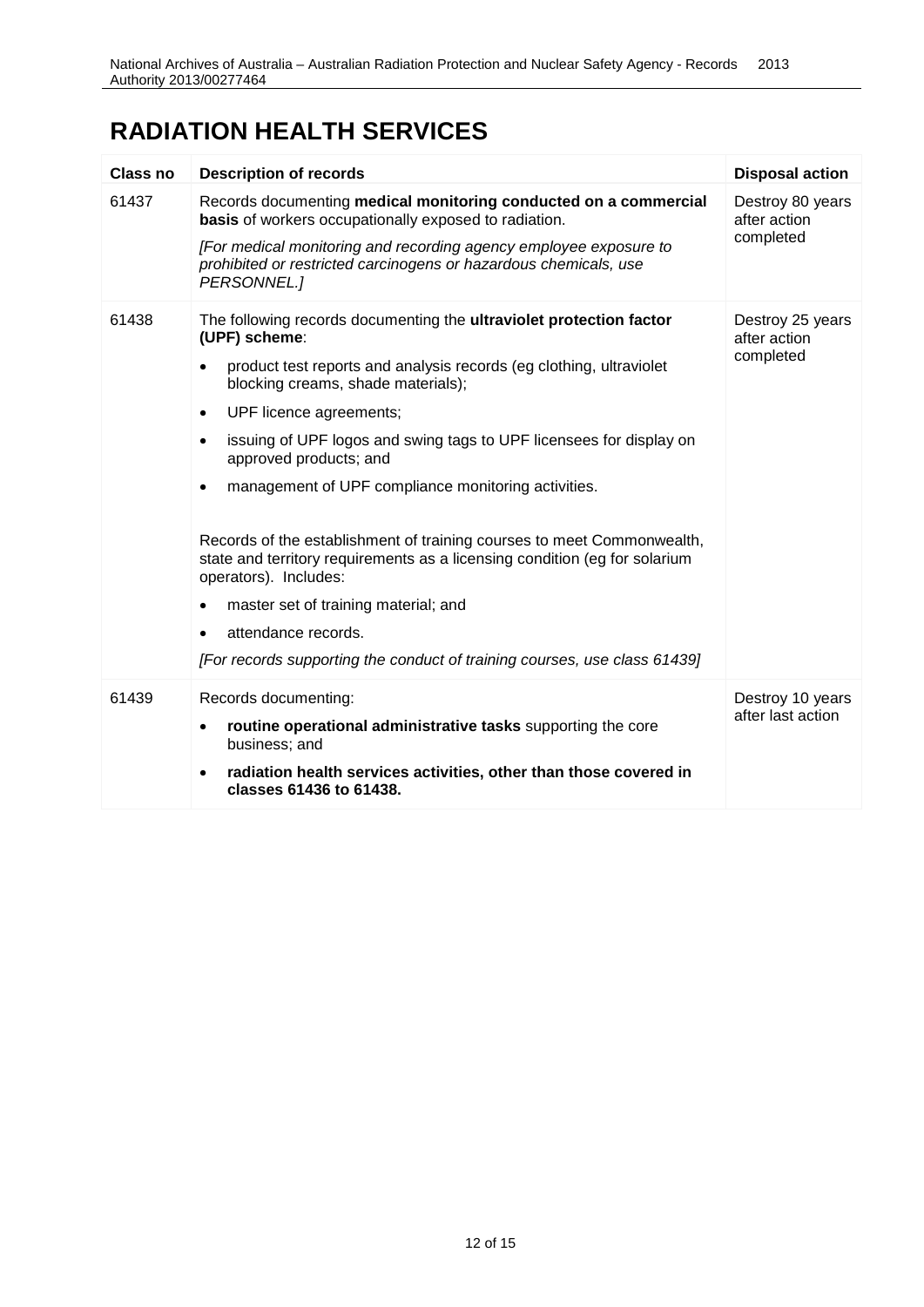## <span id="page-12-0"></span>**RADIATION REGULATION**

The core business of managing regulation activities aimed at protecting the health and safety of people and protecting the environment from the harmful effects of radiation. Includes issuing and monitoring licenses and approvals to Australian Government entities and contractors to regulate radiation related activities; issuing import and export licenses and other approvals; establishing and maintaining a regulatory framework; increasing awareness of licensee responsibilities; promoting uniformity across all jurisdictions and liaising with the international community.

The **core activities** associated with issuing and monitoring licenses, permits and approvals include:

- appointing licensing inspectors;
- receiving and assessing applications and issuing licenses and exemptions for the construction and use of nuclear and other prescribed facilities (facility licenses);
- receiving and assessing applications and issuing licenses and exemptions to deal with controlled apparatus or a controlled material (source licenses);
- monitoring licensing compliance conditions (eg inspections, quarterly reports; reviews);
- receiving and assessing updated management plans for the facility or source;
- receiving and assessing applications to change to licensing conditions;
- enforcing compliance;
- amending, cancelling and suspending licences;
- managing appeals of licensing decisions;
- approving requests to transfer security category radiation sources, controlled apparatus or material;
- issuing permits to import and export radioactive material;
- approving applications to dispose or transfer controlled apparatus or controlled material, constructing a safe item and loading nuclear fuel; and
- approving applications to transport radioactive material.

The performance of the core business is supported by **general activities** including:

- providing and receiving advice;
- negotiating, establishing, managing and reviewing agreements;
- arranging visits;
- managing and attending internal and external committees and meetings;
- attending conferences;
- receiving and responding to enquiries;
- liaising with licensees, other regulators and stakeholders;
- undertaking marketing activities;
- developing policies, codes, standards and guidelines (including commenting on national and international codes, standards, guidelines and publications);
- planning (eg inspection programs);
- delivering presentations (addresses);
- developing procedures;
- reporting;
- reviewing;
- assessing and managing risks; and
- conducting training courses and forums.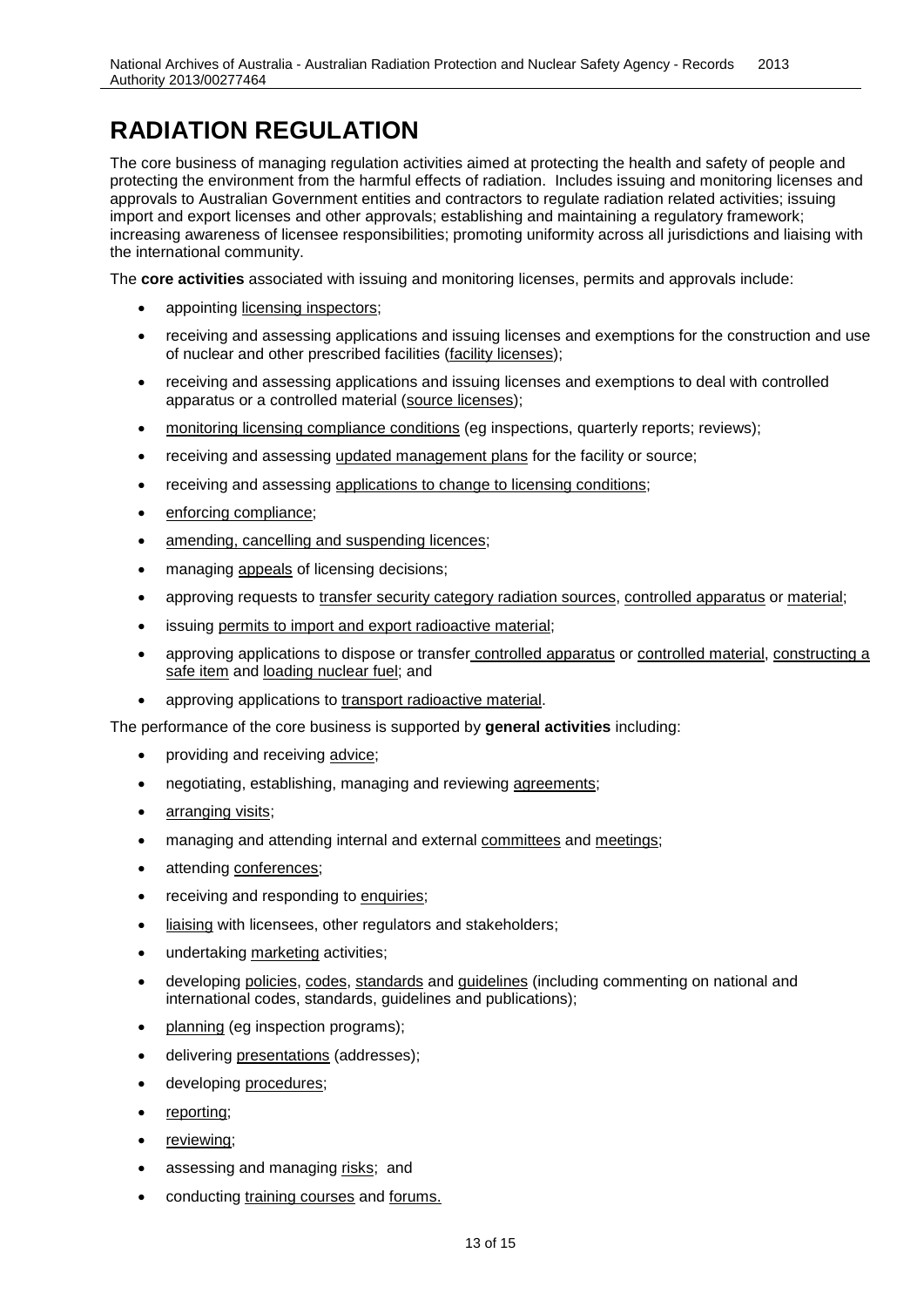#### **RADIATION REGULATION**

*For the Radiation Health and Safety Advisory Council and the Radiation Health and Nuclear Safety Committees, use ADVISORY BODIES.*

*For the agency's management board, use GOVERNING BODIES.*

*For the development of the agency Service Charter, use COMMUNITY RELATIONS and GOVERNMENT RELATIONS.*

*For the payment of licence and permit fees, use FINANCIAL MANAGEMENT.*

*For the reporting of accidents and occurrences, use RADIATION HEALTH SERVICES.*

| Class no | <b>Description of records</b>                                                                                                                                                                        | <b>Disposal action</b> |
|----------|------------------------------------------------------------------------------------------------------------------------------------------------------------------------------------------------------|------------------------|
| 61440    | Records relating to the issue and monitoring of facility licenses or the issue<br>of licensing exemptions. Includes:                                                                                 | Retain as<br>national  |
|          | applications for licenses or exemptions, for changes, variations or<br>amendments;                                                                                                                   | archives               |
|          | stakeholders submissions;<br>$\bullet$                                                                                                                                                               |                        |
|          | quarterly reports;<br>$\bullet$                                                                                                                                                                      |                        |
|          | inspection and reviews of licensing arrangements;<br>$\bullet$                                                                                                                                       |                        |
|          | approvals to carry out certain actions eg dispose of or transfer controlled<br>$\bullet$<br>apparatus, construct a safety item, load nuclear fuel;                                                   |                        |
|          | peer reviews of facilities;<br>$\bullet$                                                                                                                                                             |                        |
|          | breach identification and management (eg directions and written<br>$\bullet$<br>warnings);                                                                                                           |                        |
|          | suspensions, cancellations and suspensions of licenses; and<br>$\bullet$                                                                                                                             |                        |
|          | appeals and reviews of decisions.<br>$\bullet$                                                                                                                                                       |                        |
|          | Register of facility and source licenses.                                                                                                                                                            |                        |
|          | Final versions and supporting documents of the following significant reports<br>and submissions:                                                                                                     |                        |
|          | reports on international conventions ratified by Australia (eg UN Joint<br>$\bullet$<br>Convention on the Safety of Spent Fuel Management; the Convention on<br>Nuclear Safety);                     |                        |
|          | reports required by legislation; and<br>٠                                                                                                                                                            |                        |
|          | internal and external reports that set precedents, result in major changes<br>$\bullet$<br>to operations, are contentious or controversial, or of high interest to the<br>Parliament and the public. |                        |
|          | The following significant records documenting:                                                                                                                                                       |                        |
|          | the ratification of international conventions;                                                                                                                                                       |                        |
|          | advice that sets precedents, is contentious or controversial, or of high<br>interest to government, Parliament and the public (eg advice on the<br>Fukushima accident);                              |                        |
|          | establishment, maintenance and review of agreements with counterpart<br>$\bullet$<br>Australian and international agencies;                                                                          |                        |
|          | management of high level internal, national and international committees,<br>$\bullet$<br>meetings or task forces where the agency provides the Secretariat, is the                                  |                        |